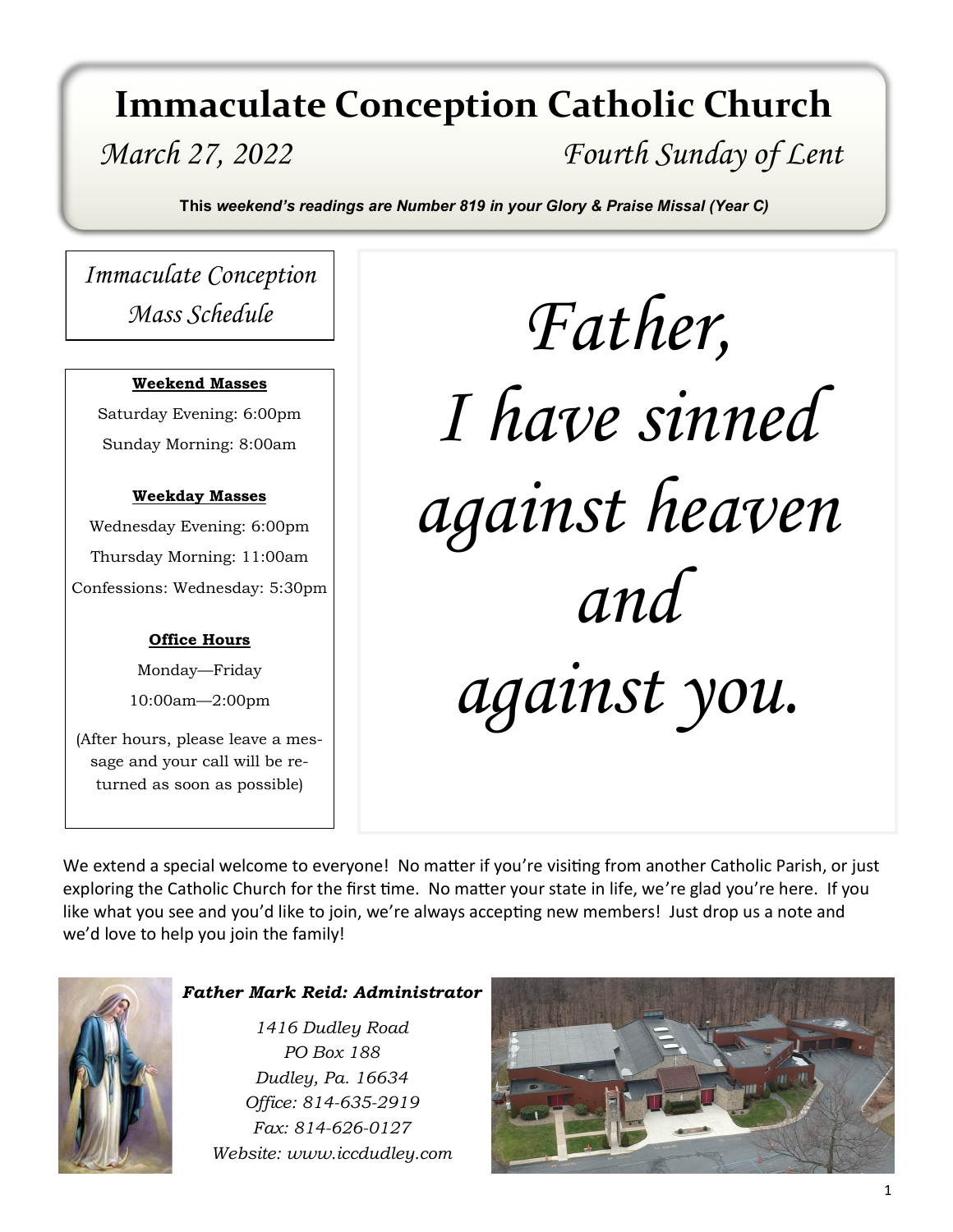### **Sacramental Information**

#### **Infant Baptism**

Call the Parish Office to schedule a preparation class and baptism. Please arrange with the pastor in advance to discuss prebaptism instructions. Those wishing to have their baby baptized must be practicing Catholics.

#### **Adult or Child Baptism, Confirmation, or Adults Considering Becoming Catholic**

Call the Church Office to learn more about the Rite of Christian Initiation for Adults (RCIA), or Rite of Christian Initiation for Children (RCIC).

#### **Weddings**

Weddings require a 9-month notice and preparation prior to the wedding.

#### **Sacrament of Anointing of the Sick**

Please let us know if someone is seriously ill.

To register, or for any questions, please call the Church office at (**814) 635-2919**

(If no answer, please leave a message and your call will be returned as soon as possible)



### *Mass Intentions*

#### **Weekend Masses: March 26 & 27**

Sat 6:00pm For the People of Our Parish

Sun 8:00am For Jamie Bones for a special occasion req. by Belinda Bones

#### **Daily Masses: March 30 & 31**

Wed 6:00pm +In memory of Stanley Olszewski requested by Claudia Leaper Thu 11:00am +In memory of Glen Martin req. by Mary Berzanski

#### **Weekend Masses: April 2 & 3**

Sat 6:00pm +In memory of Bill Kelly (Birthday) req. by wife, Jo Kelly Sun 8:00am For the People of our Parish

#### *Liturgical Ministers*

#### **Saturday, March 26 Sunday, March 27**

| Lector            | Kelly Querry    | Lector          | Linda Clapper |
|-------------------|-----------------|-----------------|---------------|
| E. Minister       | Jane Brown      | E. Minister     | Rose Lynn     |
| Usher             | Volunteers      | Usher           | Volunteers    |
| Saturday, April 2 |                 | Sunday, April 3 |               |
| Lector            | Jane Brown      | Lector          | Diana May     |
| E. Minister       | Dave Mazzaferro | E. Minister     | Bill Fink     |
| Usher             | Volunteers      | Usher           | Volunteers    |

**Financial Report** *(Fiscal year runs from July 1, 2021 to June 30, 2022)*

| <b>Monthly Operating Expenses</b>                        | \$6,500.00    |
|----------------------------------------------------------|---------------|
| Checks: \$1,730.00/Cash in Env.:\$291.00/Loose: \$175.00 | \$2,196.00    |
| Easter Flowers: \$10.00                                  | \$10.00       |
| Total Collection: (March 19 & 20, 2022) (stays at ICC)   | \$2,206.00    |
| <b>Month-to-Date Total</b>                               | \$5,653.00    |
| Greater/Less than Monthly Budget                         | (\$847.00)    |
| <b>Diocesan Collections Listed Below</b>                 |               |
| <b>Yearly Operating Expenses (\$6,500 x 12)</b>          | \$78,000.00   |
| <u>Year-to-Date Total (Fiscal Year)</u>                  | \$57,188.50   |
| Greater/Less than Yearly Budget                          | (\$23,018.50) |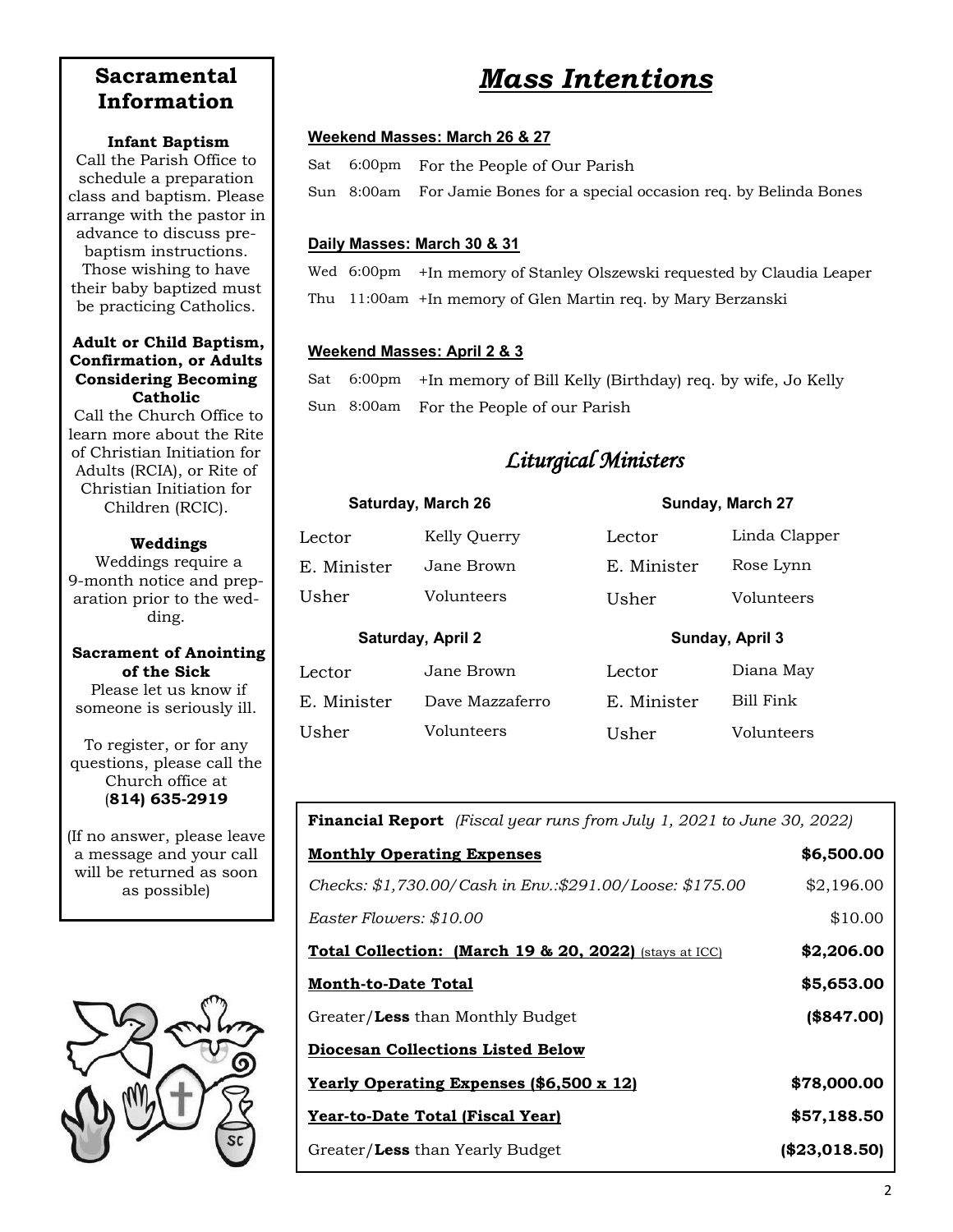#### **Families and the Gospel**

#### **Third Sunday of Lent** *(March 27) (Luke 15:1-3, 11-32)*

We may feel like the Prodigal Son but the gospel wants us to focus on the father who was forgiving and understanding. We all make mistakes and need forgiveness. Who in your family needs your forgiveness and acceptance this Lent?

#### **Stewardship Reflections**

#### **Fourth Sunday of Lent** *(March 27)*

Today we are reminded of the Lenten themes of awakening and life-changing love that the Father has for each of us. We are all familiar with the Gospel story; the bratty younger "prodigal" son who has the audacity to ask his dad for his inheritance early, only to squander it sinfully away, is forgiven and welcomed home with open arms, and then also is given a party! There are decisions we have made selfishly and turned away from God in our own lives too. We often squander away the inheritance of grace He has given us.

The prodigal's father is our Father too. We should be giving God the party! If we can't give Him that grand feast in the Gospel we can start by giving him one little thing during Lent. Take even a small faltering step closer to Him; go to confession, join in the Stations of the Cross, call a family member or friend you are at odds with and try to reconcile. With just the tiniest bit of spiritual "spring cleaning" we can be sure we will be swept up in our Father's loving embrace and become that "new creation" St. Paul talked about in the Second Reading.

*(Stewardship Reflections, Catholic Stewardship Consultants, Inc. 2019/3/21* 

Our weekly bulletin is available on the church website at "iccdudley.com". Bulletins for the past 3 months are also available as well as on the Immaculate Conception Church Facebook page.

#### *Prayers for our Homebound members*

Let us say a prayer for our Catholic members who are homebound and unable to attend church. If you know of someone that should be added to our prayer list, please call the church office at 635-2919.

| Omer Black        | Lora Bridestine |
|-------------------|-----------------|
| Mary Lynn Dickson | Nancy Detwiler  |
| Iola Cimbalista   | Dora Mellot     |
| Elaine Rheem      |                 |

#### **Look at Your Ways, then Look Back at Me**

Old Spice was having a tough time. It was getting crushed by its newest competitor Axe with its hip image that appealed to youth. Old Spice was…old. How could they regain their strength in the market?

They were able to do it with a new quirky ad campaign that changed their image and strongly appealed not to men, the primary users of their product, but to women the primary purchasers of their products. Sixty percent of their body wash was bought by women.

I wonder if we are not having the same problem in our churches today. You hear all the time about how churches are shrinking. We see the statistics about how the next generation is becoming less religious. The first response is to try to change in order to attract that demographic. Be hip, lose the old ways, let popular culture determine your message and actions.

Before we do that let us consider, who are we trying to please and who will give the increase? "I planted, Apollos watered, but God was causing the growth. So then neither the one who plants nor the one who waters is anything, but God who causes the growth" (1 Corinthians 3:6-7).

A church that tries to run to please a world that doesn't know where it is going will only end up lost. A church that moves to be what God wants it to be will be a lighthouse that will help the wanders see the safe path home.

God will judge and untimely make our efforts fruitful. If we are pleasing to him, we will always be successful.

*Barry Haynes*

Join your fellow parishioners Sunday mornings after Mass for coffee, treats and fellowship in the parish hall.



#### **Praying for our Military**

Remember to pray for the protection of our armed forces as they serve our country at home and around the world right now. If you have a family member serving in the military, let us know. We would like to mention and honor them by name.

#### *Words of Wisdom*

*Even if you're on the right track, you still get run over if you just sit there.*